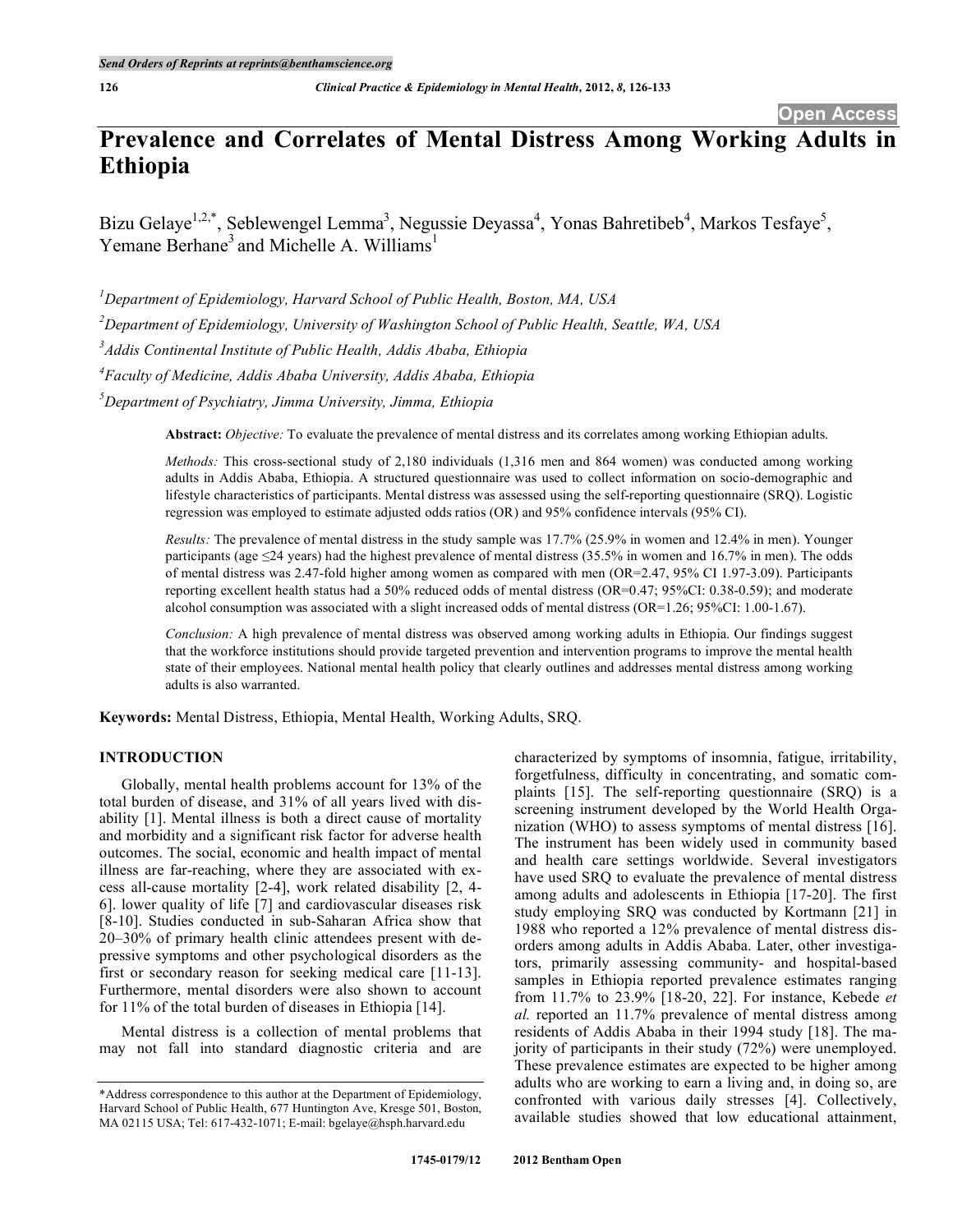female sex, older age, small family size and family history of mental illness as important risk factors of mental distress [17-20, 22]. While the magnitude of mental distress has been documented in community and hospital based samples, to the best of our knowledge, there are no published reports concerning the prevalence and correlates of mental distress among working Ethiopian adults.

In light of the increasing economic burden among urban dwellers and the scarcity of epidemiologic studies evaluating the magnitude of mental distress among the working force, we conducted this study to estimate the prevalence of mental distress and its correlates among working Ethiopian adults. Results from our study will help in developing evidence based mental health promotion and disease prevention programs that are relevant to working Ethiopians.

#### **MATERIALS AND METHODS**

Subjects for this study were recruited between December 2009 and January 2010 as part of a larger occupational cohort study of non-communicable diseases in Addis Ababa, Ethiopia. Details regarding data collection methods and study procedures have been previously described [23, 24]. The primary objective of the parent study was to evaluate the prevalence and risk factors associated with noncommunicable diseases among working Ethiopian adults.

#### **Data Collection and Variable Specification**

Briefly, study subjects were permanent employees of the Commercial Bank of Ethiopia and teachers in public and government schools of Addis Ababa. A multistage, probabilistic stratified sampling strategy was used to identify and recruit participants. Each participant was interviewed by a trained interviewer in accordance with the WHO STEPwise approach for non-communicable diseases surveillance in developing countries [25]. The approach had three levels: (1) questionnaire to gather demographic and behavioral information, (2) simple physical measurements, and (3) biochemical tests. Some questions were added to supplement the WHO questionnaire reflect on the local context. The modified questionnaire was first written in English and then translated into Amharic by experts and was translated back in to English.

#### **Self-Reporting Questionnaire (SRQ-20)**

To identify mental distress, interviews were performed using the Amharic language version of the SRQ. The SRQ is a 24-item questionnaire developed by the WHO to screen for emotional distress [16]. The original SRQ instrument was designed to screen psychotic (4 items) and non-psychotic (20 items) disorders. Because of the low sensitivity and unreliability of the 4 psychotic items, the 20 items are widely used in epidemiologic studies, hence referred as SRQ-20. The SRQ-20 was translated and validated for use in Ethiopia some two decades ago [21]. The SRQ-20 asks respondents whether, within the 4 weeks before the interview, they had experienced symptoms associated with emotional distress, such as crying, inability to enjoy life, tiredness, and suicidal thoughts. Reliability coefficient Cronbach's α in our study for the SRQ-20 was 0.81 (0.82 among women and 0.79 among men) showing very good internal consistency of the items. The validation study conducted in Addis Ababa suggested different cut off points for general outpatient clinic attendees and urban

communities. We used cut off points previously used among residents of Addis Ababa. Those who answered 'yes' to six questions or more on the SRQ-20 were defined as having mental distress [18].

### **Covariates**

Alcohol consumption was classified into low  $\leq 1$  alcoholic beverage a week), moderate  $(1-21)$  alcoholic beverages a week), and high to excessive consumption  $(21 \text{ alcoholic})$ beverages a week) according to the WHO classification [26]. Other variables were categorized as follows: age (years), gender, education ( $\leq$  high school, technical school,  $\geq$  bachelors), smoking history (never, current, former), and current khat consumption (an evergreen plant with amphetamine-like effects commonly used as a mild stimulant for social recreation and improve work performance in Ethiopia) [27, 28] (no, yes). Participants were also asked the following question about their self-reported health status: "Would you say your health in general is excellent, very good, good, fair, or poor?" We compared those who reported fair or poor health with those who reported excellent, very good, or good health (here in after referred as excellent).

All subjects provided informed consent and the research protocol was approved by the Institutional Review Boards of Addis Continental Institute of Public Health, Addis Ababa, Ethiopia, and the Human Subjects Division at the University of Washington, USA.

#### **Data Analysis**

We first examined frequency distributions of sociodemographic and behavioral characteristics of study participants. Prevalence estimates of mental distress across socioeconomic groups were calculated separately for men and women. The distribution of SRQ-20 scores among men and women, as well as the prevalence of each specific symptom were also estimated. We used multivariable logistic regression procedures to estimate odds ratios (OR) and 95% confidence intervals (95% CI) for the associations between mental distress and socio-demographic factors. Forward logistic regression modeling procedures combined with the changein-estimate approach were used to select the final models reported in this research [29]. Variables of *a priori* interest (e.g., age and gender) were forced into final models. All analyses were performed using STATA 10.0 statistical software for windows (Statacorp, College Station, TX, USA). All reported *p*-values are two-sided and deemed statistically significant at  $\alpha$ =0.05.

#### **RESULTS**

A summary of selected socio-demographic and lifestyle characteristics of study participants is presented in Table **1**. The majority of participants were between 25 and 34 years of age, unmarried, and to have a college diploma, bachelor's degree, or higher education. Approximately 12% of men and less than 1% of women reported that they were heavy drinkers. Similarly, approximately 22.0% of men and less than 1.0% of women reported that they were current or former smokers. Khat chewing was reported by 14.0% of men and 0.8% of women. Approximately 37.0% of men and 44.0% of women reported having a fair or poor health status.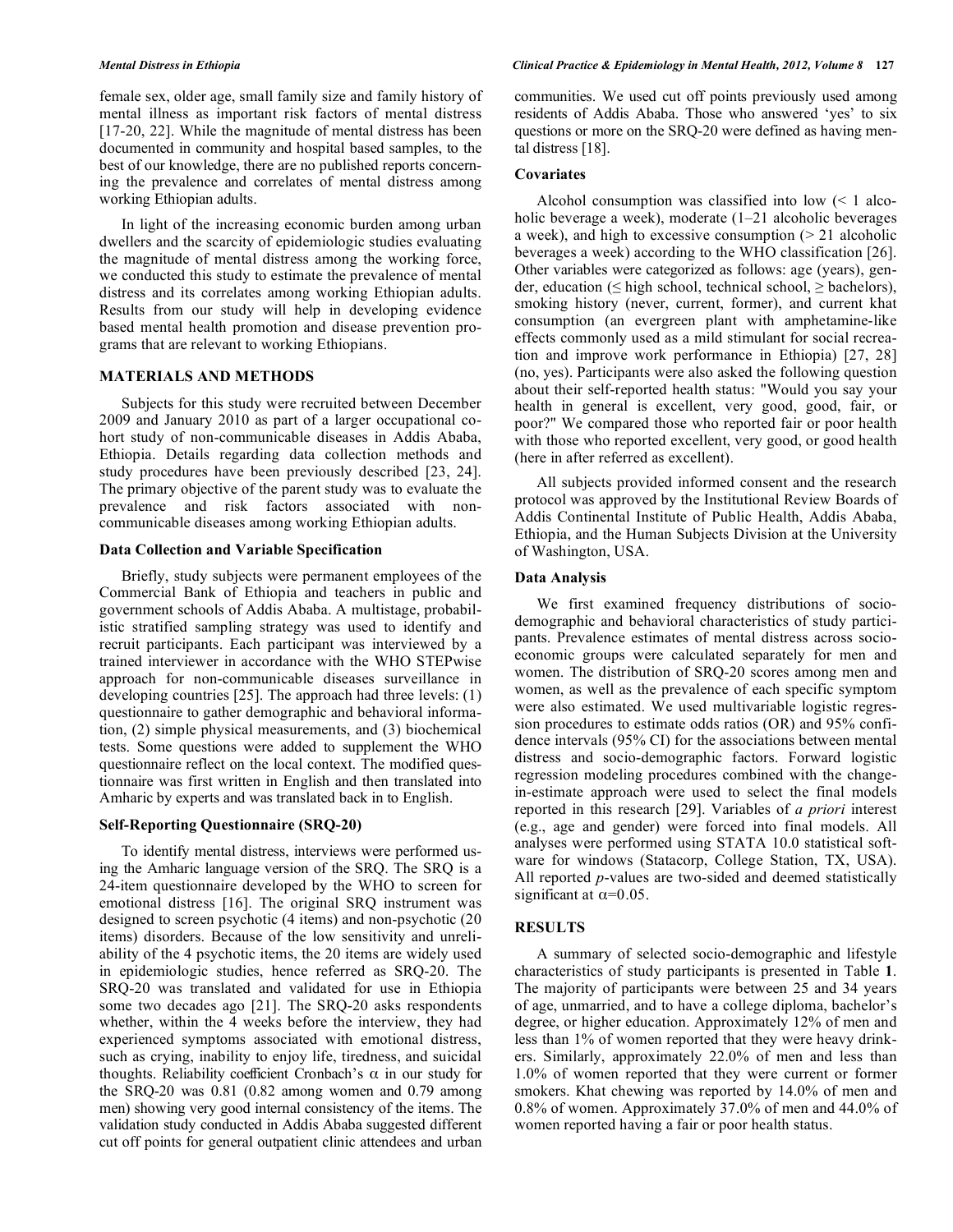# **Table 1. Socio-Demogrpahic Characteristics of the Study Population**

| Characteristics          | $\mathbf{All}$<br>$N=2,180$ | Women<br>$N = 864$ | Men<br>$N=1,316$ |  |  |
|--------------------------|-----------------------------|--------------------|------------------|--|--|
|                          |                             |                    |                  |  |  |
| Age<br>(years)           | $n$ (%)                     | $n$ (%)            | $n$ (%)          |  |  |
| $\leq$ 24                | 451 (20.7)                  | 200 (23.2)         | 251 (19.1)       |  |  |
| 25-34                    | 765 (35.1)                  | 272 (31.5)         | 493 (37.5)       |  |  |
| 35-44                    | 359 (16.5)                  | 149 (17.2)         | 210(15.9)        |  |  |
| 45-54                    | 415 (19.0)                  | 186(21.5)          | 229(17.4)        |  |  |
| $\geq 55$                | 190(8.7)                    | 57(6.6)            | 133(10.1)        |  |  |
|                          | Education                   |                    |                  |  |  |
| $\leq$ High school       | 637 (29.2)                  | 355 (41.1)         | 282 (21.4)       |  |  |
| $\geq$ College education | 1,543(70.8)                 | 509 (58.9)         | 1,034(78.6)      |  |  |
|                          | Marital status              |                    |                  |  |  |
| Single                   | 1,110(51.1)                 | 354 (41.1)         | 756 (57.7)       |  |  |
| Married                  | 924(42.5)                   | 421 (48.8)         | 503 (38.4)       |  |  |
| Other                    | 139(6.4)                    | 87(10.1)           | 52 (3.9)         |  |  |
|                          | Smoking status              |                    |                  |  |  |
| Non smoker               | 1,886 (86.5)                | 857 (99.2)         | 1,029(78.2)      |  |  |
| Current smoker           | 195(8.9)                    | 6(0.7)             | 189 (14.4)       |  |  |
| Former smoker            | 99 (4.6)                    | 1(0.1)             | 98 (7.4)         |  |  |
|                          | Alcohol consumption         |                    |                  |  |  |
| Non drinker              | 494 (22.7)                  | 267 (30.9)         | 227(17.2)        |  |  |
| Moderate                 | 1,528(70.1)                 | 594 (68.7)         | 934 (71.0)       |  |  |
| Heavy                    | 158(7.2)                    | 3(0.4)             | 155(11.8)        |  |  |
| Khat chewing             |                             |                    |                  |  |  |
| No                       | 1,987 (91.2)                | 856 (99.2)         | 1,131 (86.0)     |  |  |
| Yes                      | 191 (8.8)                   | 7(0.8)             | 184(14.0)        |  |  |
| Family size              |                             |                    |                  |  |  |
| $1 - 2$                  | 896 (41.1)                  | 275 (31.8)         | 621 (47.2)       |  |  |
| $3 - 5$                  | 1,017 (46.76)               | 468 (54.2)         | 549 (41.7)       |  |  |
| $\geq 6$                 | 267(12.3)                   | 121(14.0)          | 146(11.1)        |  |  |
|                          | Self-reported health status |                    |                  |  |  |
| Poor/Fair                | 873 (40.1)                  | 382 (44.2)         | 491 (37.3)       |  |  |
| Excellent                | 1,307 (59.9)                | 482 (55.8)         | 825 (62.7)       |  |  |

|  | Table 2. Distribution of Positive Answers on each of SRQ-20 Items |  |  |  |  |
|--|-------------------------------------------------------------------|--|--|--|--|
|--|-------------------------------------------------------------------|--|--|--|--|

| SRO-20 Item                     | Women<br>$N = 864$ | Men<br>$N=1,316$ | P-Value |
|---------------------------------|--------------------|------------------|---------|
| Frequent headaches              | 292(33.9)          | 232(17.8)        | < 0.001 |
| Poor appetite                   | 198(23.1)          | 231(17.7)        | 0.002   |
| Sleeping badly                  | 180(20.9)          | 231(17.7)        | 0.06    |
| Easily startled                 | 261(30.3)          | 143(10.9)        | < 0.001 |
| Hands shake                     | 81 (9.4)           | 110(8.4)         | 0.421   |
| Nervous, tense or worried       | 220(25.6)          | 204(15.6)        | < 0.001 |
| Poor digestion                  | 315(36.7)          | 389(29.8)        | 0.001   |
| Having trouble thinking clearly | 94(10.9)           | 111(8.5)         | 0.058   |
| Feeling sadness                 | 204(23.8)          | 218(16.7)        | < 0.001 |
| Crying in unusual way           | 101(11.8)          | 41(3.1)          | < 0.001 |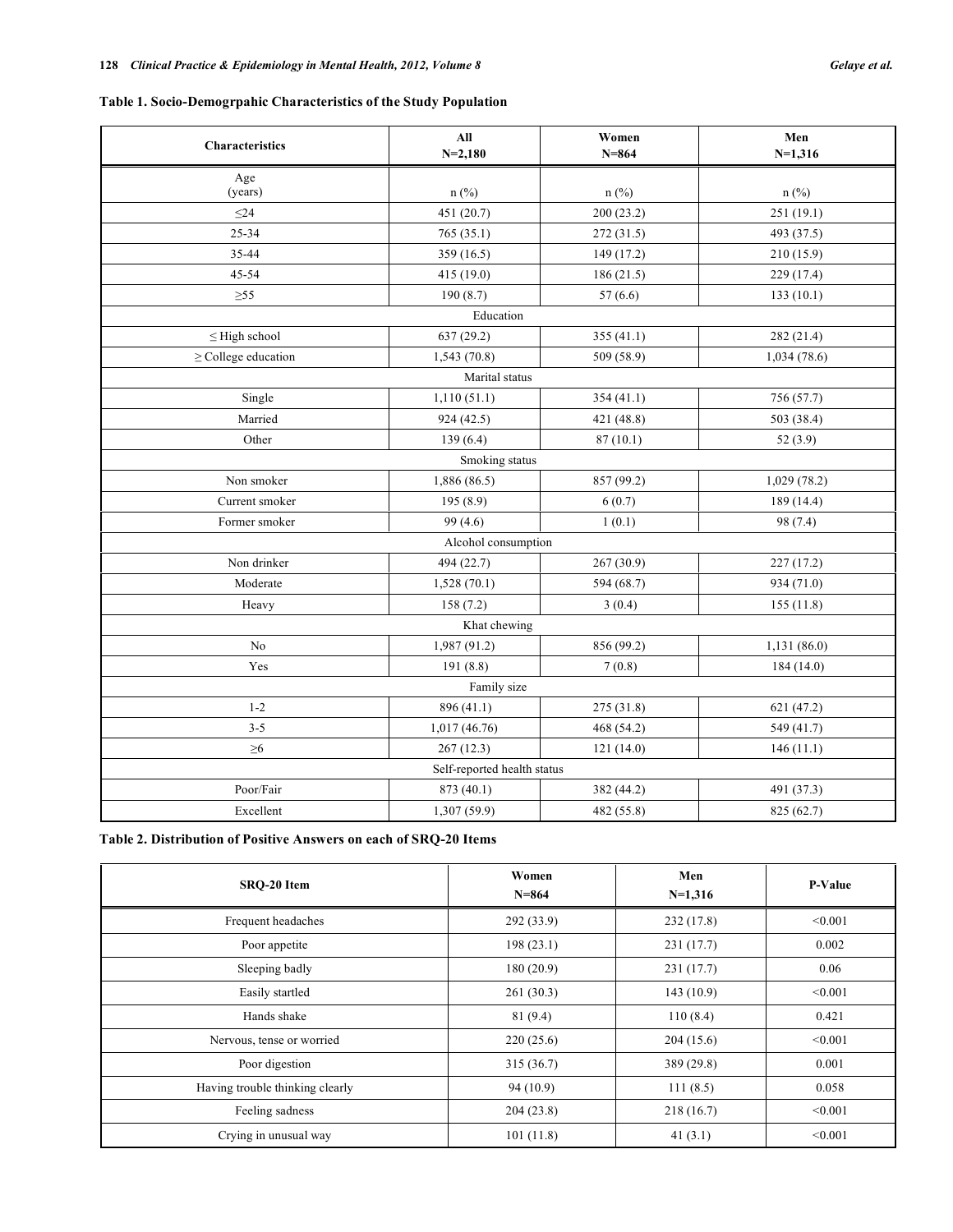#### **Table 2. contd…**

| SRO-20 Item                                  | Women<br>$N = 864$ | Men<br>$N=1,316$ | <b>P-Value</b> |
|----------------------------------------------|--------------------|------------------|----------------|
| Daily work suffering                         | 133(15.5)          | 192(14.7)        | 0.616          |
| Difficulty in reaching decision              | 244(28.4)          | 289(22.2)        | 0.001          |
| Problem in engaging in day to day activities | 75(8.7)            | 90(6.9)          | 0.120          |
| Unable to play useful part in life           | 97(11.3)           | 122(9.4)         | 0.146          |
| Lost interest in things                      | 109(12.7)          | 108(8.3)         | 0.001          |
| Feeling worthless                            | 41 $(4.8)$         | 37(2.8)          | 0.017          |
| Having suicidal ideation                     | 22(2.6)            | 25(1.9)          | 0.316          |
| Feeling tired all the time                   | 146(16.9)          | 144(11.0)        | < 0.001        |
| Uncomfortable feelings in stomach            | 255(29.6)          | 436(33.5)        | 0.063          |
| Easily tired                                 | 196(22.8)          | 185 (14.2)       | < 0.001        |



**Fig. (1).** Prevalence of SRQ-20 Using Different Cut-Points for Mental Distress by Gender.

Table **2** shows the prevalence of specific SRQ-20 symptoms among men and women. Overall, women had significantly higher prevalence of all mental distress symptoms compared with men. Poor digestion (36.7%) and frequent headache (33.9%) were the most common symptoms reported among women while having uncomfortable feelings in stomach (33.5%) and poor digestion (29.8%) were more common symptoms experienced by men. Having feelings of suicidal ideation was the least common symptom among women (2.6%) and men (1.9%).

Fig. (**1**) summarizes the prevalence of mental distress for different SRQ-20 cut points for men and women, respectively. At the cut-off point of 6, we identified 387 cases of mental distress, yielding a prevalence of 17.7% for the total sample. The prevalence of mental distress was 25.9% in women and 12.4% in men. If lower cut-off points were used, the prevalence of mental distress would increase by at least 1.5 times at each lower threshold score.

The prevalence of mental distress across the different age groups by gender is summarized in Fig. (**2**). Younger participants (age  $\leq$ 24 years) had the highest prevalence of mental distress (35.5% in women and 16.7% in men). Women were more likely to have higher prevalence estimates compared with men across all age groups.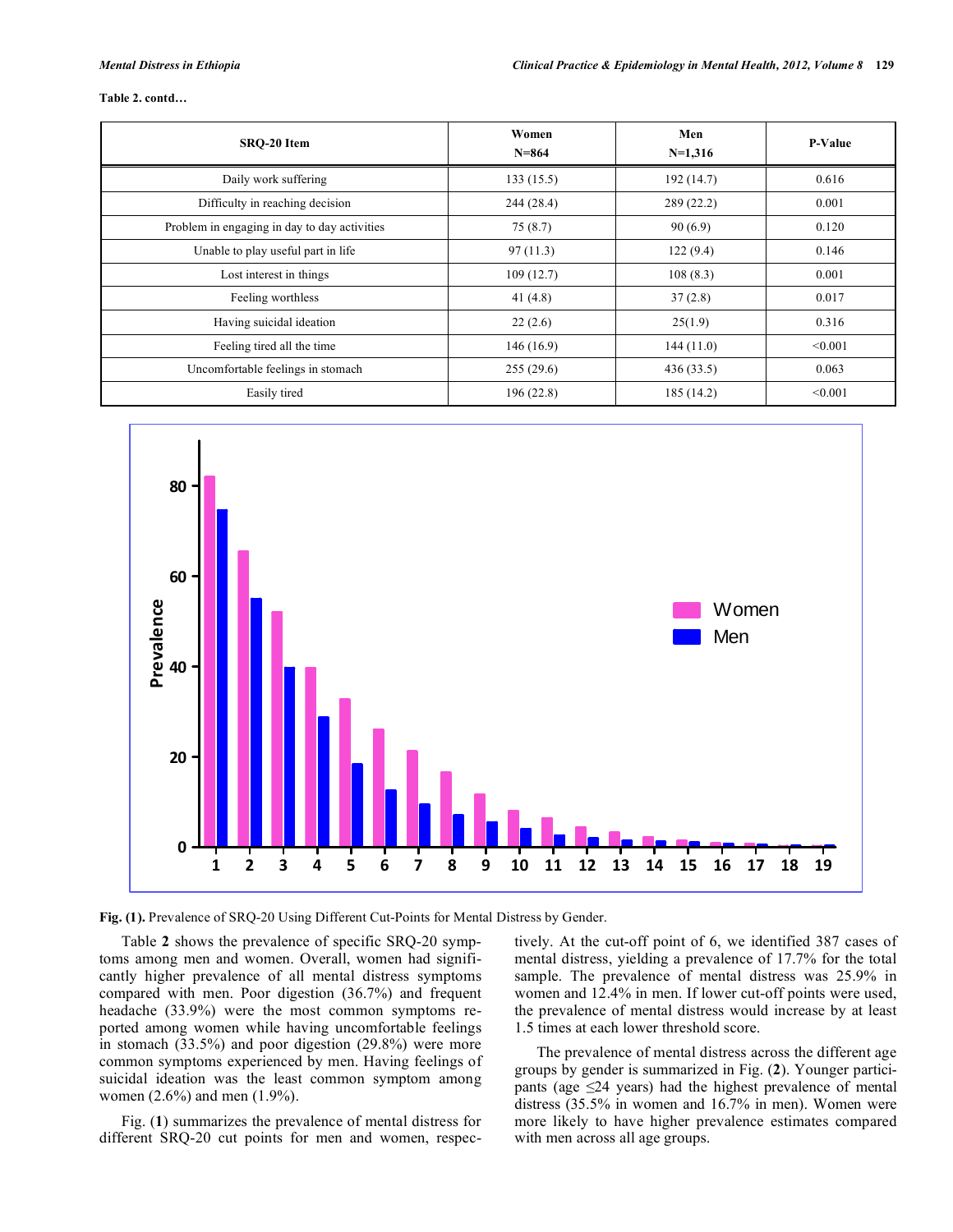

**Fig. (2).** Prevalence of Mental Distress by Participant Age and Gender.

|  |  |  |  |  |  | Table 3. Odds Ratio (OR) and 95% Confidence Interval (CI) for Mental Distress |
|--|--|--|--|--|--|-------------------------------------------------------------------------------|
|--|--|--|--|--|--|-------------------------------------------------------------------------------|

| Characteristic           | Unadjusted<br>OR (95%CI) | <b>Age and Gender Adjusted</b><br>OR (95%CI) | Multivariate *Adjusted<br>OR (95%CI) |  |  |  |  |
|--------------------------|--------------------------|----------------------------------------------|--------------------------------------|--|--|--|--|
|                          | Age (years)              |                                              |                                      |  |  |  |  |
| $\leq$ 24                | Reference                |                                              |                                      |  |  |  |  |
| $25 - 34$                | $0.69(0.53-0.92)$        |                                              |                                      |  |  |  |  |
| 35-44                    | $0.46(0.31-0.67)$        |                                              |                                      |  |  |  |  |
| $45 - 54$                | $0.45(0.31-0.64)$        |                                              |                                      |  |  |  |  |
| $\geq 55$                | $0.49(0.31-0.78)$        |                                              |                                      |  |  |  |  |
|                          | Gender                   |                                              |                                      |  |  |  |  |
| Men                      | Reference                |                                              |                                      |  |  |  |  |
| Women                    | 2.47 (1.97-3.09)         |                                              |                                      |  |  |  |  |
|                          | Education                |                                              |                                      |  |  |  |  |
| $\leq$ High school       | Reference                | Reference                                    |                                      |  |  |  |  |
| $\geq$ College education | $0.69(0.55-0.88)$        | $0.88(0.69-1.13)$                            |                                      |  |  |  |  |
| Smoking status           |                          |                                              |                                      |  |  |  |  |
| Non smoker               | Reference<br>Reference   |                                              |                                      |  |  |  |  |
| Current smoker           | $0.44(0.27-0.73)$        | $0.88(0.52-1.49)$                            |                                      |  |  |  |  |
| Former smoker            | $0.97(0.57-1.64)$        | $1.75(1.01-3.03)$                            |                                      |  |  |  |  |
| Khat chewing             |                          |                                              |                                      |  |  |  |  |
| N <sub>0</sub>           | Reference                | Reference                                    |                                      |  |  |  |  |
| Yes                      | $0.74(0.49-1.13)$        | $1.11(0.71-1.73)$                            |                                      |  |  |  |  |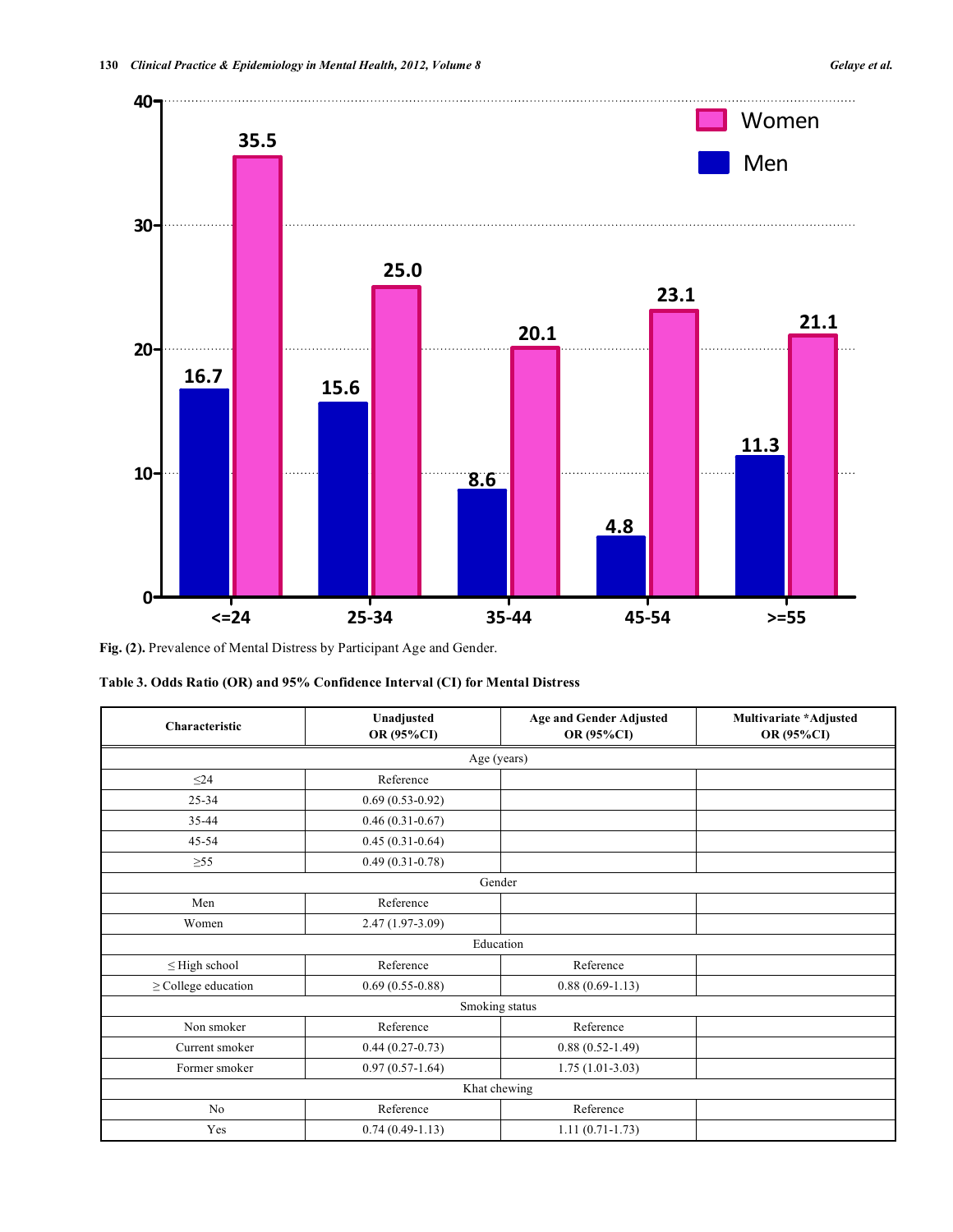#### **Table 3. contd…**

| Characteristic              | Unadjusted<br>OR (95%CI) | <b>Age and Gender Adjusted</b><br>OR (95%CI) | Multivariate *Adjusted<br><b>OR (95%CI)</b> |  |  |  |
|-----------------------------|--------------------------|----------------------------------------------|---------------------------------------------|--|--|--|
|                             | Family size              |                                              |                                             |  |  |  |
| $1 - 2$                     | Reference                | Reference                                    |                                             |  |  |  |
| $3 - 5$                     | $1.15(0.91-1.46)$        | $1.08(0.84-1.39)$                            |                                             |  |  |  |
| $\geq 6$                    | $1.40(1.00-1.98)$        | $1.31(0.91 - 1.87)$                          |                                             |  |  |  |
|                             | Marital status           |                                              |                                             |  |  |  |
| Single                      | Reference                | Reference                                    | Reference                                   |  |  |  |
| Married                     | $0.60(0.46-0.76)$        | $0.67(0.48-0.92)$                            | $0.70(0.50-0.97)$                           |  |  |  |
| Other                       | $1.15(0.75-1.75)$        | $1.21(0.73-2.01)$                            | $1.29(0.77-2.19)$                           |  |  |  |
|                             | Alcohol consumption      |                                              |                                             |  |  |  |
| Non drinker                 | Reference                | Reference                                    | Reference                                   |  |  |  |
| Moderate                    | $1.08(0.83 - 1.42)$      | $1.32(1.01-1.74)$                            | $1.26(1.00-1.67)$                           |  |  |  |
| Heavy                       | $0.74(0.44-1.23)$        | $1.39(0.81 - 2.39)$                          | $1.22(0.69-2.15)$                           |  |  |  |
| Self-reported health status |                          |                                              |                                             |  |  |  |
| Poor/Fair                   | Reference                | Reference                                    | Reference                                   |  |  |  |
| Excellent                   | $0.47(0.38-0.59)$        | $0.47(0.38-0.59)$                            | $0.47(0.37-0.59)$                           |  |  |  |

\* Each odds ratio is adjusted for age, gender, occupation and all other covariates listed in the table using forward logistic regression

As shown in Table **3**, mental distress decreased with age (p-trend <0.001). The odds of mental distress was 2.47-fold higher among women as compared with men (OR=2.47, 95% CI 1.97-3.09). After adjusting for age and gender former smokers were almost 2-times as likely (OR=1.75; 95%CI: 1.01-3.03) to report mental distress compared with non-smokers. In the multivariate adjusted model participants reporting excellent health status had a 50% reduced odds of mental distress (OR=0.47; 95%CI: 0.38-0.59); and moderate alcohol consumption was associated with a slight increased odds of mental distress (OR=1.26; 95%CI: 1.00-1.67). Similar increased odds of mental distress were observed for heavy alcohol consumption (OR=1.22; 95%CI: 0.69-2.15) although statistical significance was not achieved in part due to relatively limited sample size. Married subjects had 30% reduced odds of mental distress (OR=0.70; 95%CI: 0.50- 0.97) as compared with their unmarried counterparts.

## **DISCUSSION**

The results of this study confirm and expand the literature. First, our study findings confirm a high prevalence mental distress (17.7%). Importantly, women were more than twice as likely report mental distress as compared with men (OR=2.47; 95%CI: 1.97-3.09). As expected, women were also more likely to have higher prevalence estimates compared with men across all age groups. Our findings are consistent with prior reports in the literature [17, 18].

Our findings showing high prevalence estimates of mental distress among women compared with men are consistent with most previous studies [17, 18, 30]. Investigators have shown that mental health problems particularly depression, anxiety and somatic complaints affect women to a greater extent than men across diverse societies and social contexts [31, 32]. Pressures created by their multiple roles and responsibilities, gender discrimination and associated factors such as gender based violence; contribute to women's poor mental health [31-33]. Research has shown that women's subordinate social status is reinforced in the workplace as they are more likely to occupy insecure, low status jobs with no decision making authority [31]. In order to combat these pervasive problems, there is a need to develop and implement policies that empower working women. Working women in developing countries are reported to express their stress and depression through symptoms that closely resemble those commonly found among women in developed countries [34, 35]. A study conducted by Carta *et al.* [34] in rural Malawi utilizing SRQ-20 showed that social circumstances and type of employment among women influenced psychological conditions and their expression. Importantly, competitive working activities played a role in modifying lifestyle of women and hence contributing to more stress and depression expression [34]. In addition, men may have stoic attitude that limits disclosure of psychological symptoms such as crying. Future research is also needed to fully appreciate the impact of mental distress on work productivity and to elucidate how the gender differences in mental distress might influence reproductive and other health outcomes.

Our finding concerning the association between younger age and mental distress is not in agreement with some previous reports [17, 18]. For instance Alem *et al.* in their study among semi-urban population in Butajira found a positive association between older age and mental distress [17]. The authors speculated that older subjects were more likely to have an accumulation of stressful life events and biological changes as age progresses. Whereas, Kessler *et al*. in their National Comorbidity Survey in the United States, found old age to be a protective factor for all psychiatric diagnoses [36]. We hypothesize that younger study subjects in our study might have life stressors due to adjustment to the work environment during the first few years and increased economic burden compared with older subjects. This hypothesis is corroborated by a study of medical students of Addis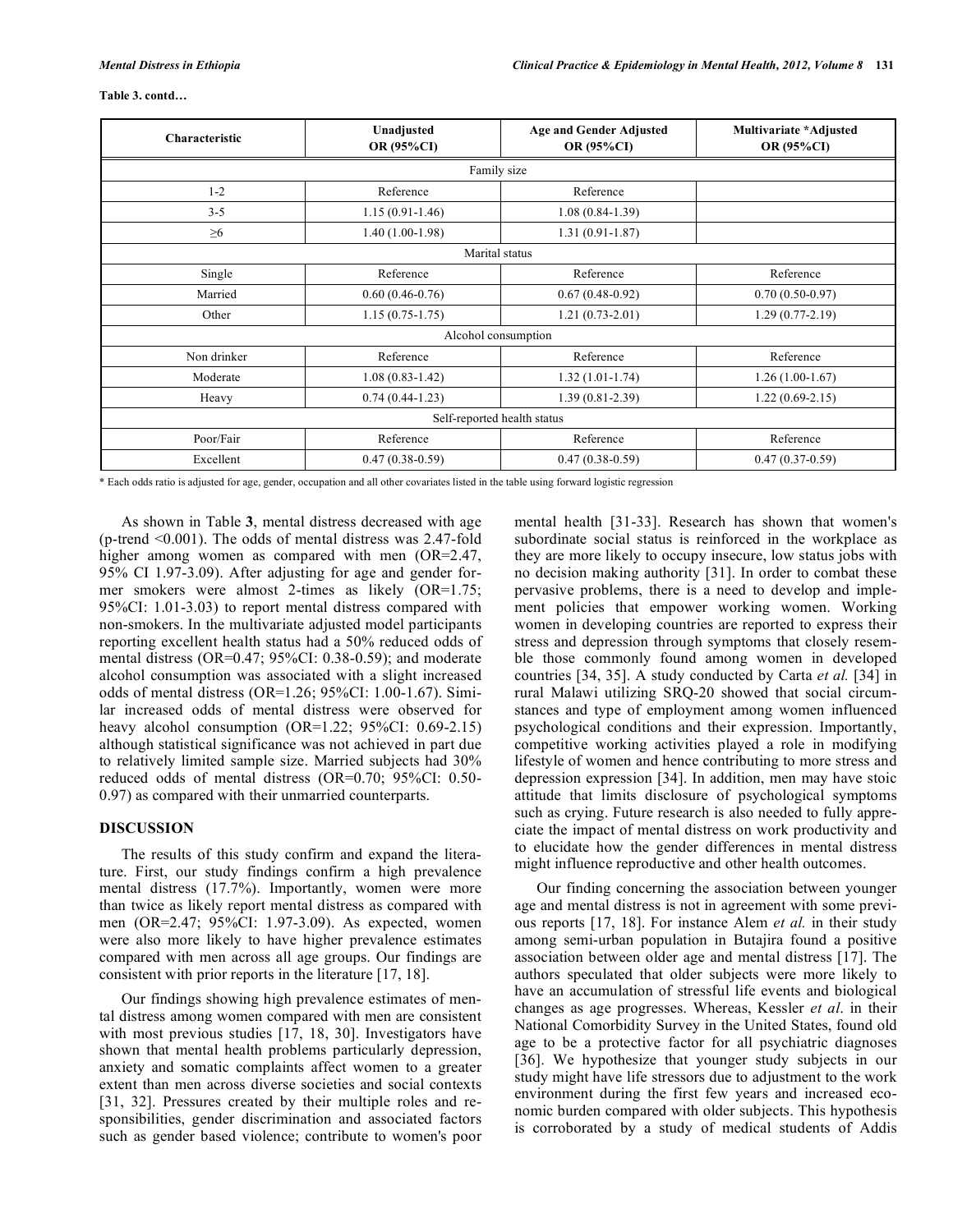Ababa University which documented a 32.6% prevalence of mental distress [22]. Furthermore investigators noted that high rates of common mental disorders in developing countries are attributed, in part, to living through a period of rapid social changes [37].

Our findings are generally consistent with studies documenting positive associations between alcohol consumption and mental distress [18] although there is no consensus as to whether increased alcohol consumption precedes, or is a consequence of, mental health problems [38, 39]. Nevertheless, available evidence suggest that small reductions in alcohol consumption improves mental health [40]. In this study, we found that married participants were 30% less likely to have mental distress compared with their unmarried counterparts. This finding is not in agreement with a previous study that reported increased mental distress among married participants (OR=1.66; 95%CI: 1.39-2.00) compared with unmarried participants in rural and semi urban community based settings in Ethiopia [17]. However, Kessler *et al* reported marital disruption was associated with increased mental disorder [36]. We do not have a clear explanation for this. It may be that those who are married are more likely to have settled and share the burden of increasing living cost and more positive health behaviors that may contribute to reduced mental distress [41].

Some important limitations must be considered when interpreting the results of our study. First, the cross-sectional study design precludes delineation of the temporal relation between correlates and mental distress. Second, mental distress is based on self-report and thus, is subject to nonsystematic errors in recall and systematic nondisclosure. Both types of errors may have led to some misclassification in our study. Finally, study findings may not be generalized to the broader Ethiopian population since our study was limited to largely well-educated, urban dwelling, employed professionals in banking and academic sectors.

Despite differences in study subject characteristics and different cut-off points used to define mental distress, our study findings are in general agreement with previous reports that documented higher prevalence estimates in Ethiopia [17, 18]. To the best of our knowledge; this is the first reported study among working Ethiopian adults.

Although any employment has been suggested to be protective against mental distress [42], results from this study indicate high prevalence of mental distress among working adults. Our study is an important contribution to research focused on guiding the prevention of mental distress among working adults in Ethiopia. Our findings suggest that the workforce institutions should provide a broad range of targeted prevention and intervention programs to improve the mental health state of their employees. The impact of mental health on productivity and its co-morbidity with other chronic and infectious diseases make mental health promotion in lowincome countries a necessity—far from luxury as it is often portrayed [37, 43]. In Ethiopia, significant strides have been made over the past two decades by a handful of visionary and courageous psychiatric epidemiologists in bringing mental illness issues in to light [44, 45]. Their work, in part, has brought important changes in expanding mental health service and training in the country. Despite these laudable changes over the past few years, much remains to be done to put mental health high in the national public health policy agenda and priority. The economic and social impacts of mental health problems are detrimental at individual, societal, institutional and national level. Policy makers at all level should engage mental health experts in current and future health systems strengthening efforts.

### **CONFLICT OF INTEREST**

The authors confirm that this article content has no conflicts of interest.

#### **ACKNOWLEDGEMENT**

This research was supported by an award from the National Institutes of Health, National Institute of Minority Health and Health Disparities (T37-MD001449). The authors wish to thank the staff of Addis Continental Institute of Public Health for their expert technical assistance.

#### **REFERENCES**

- [1] WHO: The Global Burden of Disease 2004 Update. Geneva, Switzerland 2004.
- [2] Mogga S, Prince M, Alem A, *et al.* Outcome of major depression in Ethiopia: population-based study. Br J Psychiatry 2006; 189: 241- 6.
- [3] Wild LG, Flisher AJ, Lombard C. Suicidal ideation and attempts in adolescents: associations with depression and six domains of selfesteem. J Adolesc 2004; 27(6): 611-24.
- [4] Gureje O, Kola L, Afolabi E. Epidemiology of major depressive disorder in elderly Nigerians in the Ibadan Study of Ageing: a community-based survey. Lancet 2007; 370(9591): 957-64.
- [5] Bolton P, Neugebauer R, Ndogoni L. Prevalence of depression in rural Rwanda based on symptom and functional criteria. J Nerv Ment Dis 2002; 190(9):631-7.
- [6] Jelsma J, Mielke J, Powell G, De Weerdt W, De Cock P. Disability in an urban black community in Zimbabwe. Disabil Rehabil 2002; 24(16): 851-9.
- [7] Mosaku KS, Fatoye FO, Komolafe M, Lawal M, Ola BA. Quality of life and associated factors among adults with epilepsy in Nigeria. Int J Psychiatry Med 2006; 36(4): 469-81.
- [8] Gromova HA, Gafarov VV, Gagulin IV. Depression and risk of cardiovascular diseases among males aged 25-64 (WHO MONICA--psychosocial). Alaska Med 2007; 49(2 Suppl): 255-8.
- [9] Jonas BS, Franks P, Ingram DD. Are symptoms of anxiety and depression risk factors for hypertension? Longitudinal evidence from the National Health and Nutrition Examination Survey I Epidemiologic Follow-up Study. Arch Fam Med 1997; 6(1): 43-9.
- [10] Kinder LS, Carnethon MR, Palaniappan LP, King AC, Fortmann SP. Depression and the metabolic syndrome in young adults: findings from the Third National Health and Nutrition Examination Survey. Psychosom Med 2004; 66(3): 316-22.
- [11] Ngoma MC, Prince M, Mann A. Common mental disorders among those attending primary health clinics and traditional healers in urban Tanzania. Br J Psychiatry 2003; 183: 349-55.
- [12] Abbo C, Ekblad S, Waako P, Okello E, Musisi S. The prevalence and severity of mental illnesses handled by traditional healers in two districts in Uganda. Afr Health Sci 2009; 9 Suppl 1: S16-22.
- [13] Flisher AJ, Lund C, Funk M, *et al.* Mental health policy development and implementation in four African countries. J Health Psychol 2007; 12(3): 505-16.
- [14] Abdulahi H, Mariam DH, Kebede D. Burden of disease analysis in rural Ethiopia. Ethiop Med J 2001; 39(4): 271-81.
- [15] Goldberg DP, Huxley P. Common mental disorders : a bio-social model. London; New York: Tavistock/Routledge; 1992.
- [16] WHO: A user's guide to the self-reporting questionnaire (SRQ). Geneva, Switzerland 1994.
- [17] Alem A, Kebede D, Woldesemiat G, Jacobsson L, Kullgren G. The prevalence and socio-demographic correlates of mental distress in Butajira, Ethiopia. Acta Psychiatr Scand Suppl 1999; 397: 48-55.